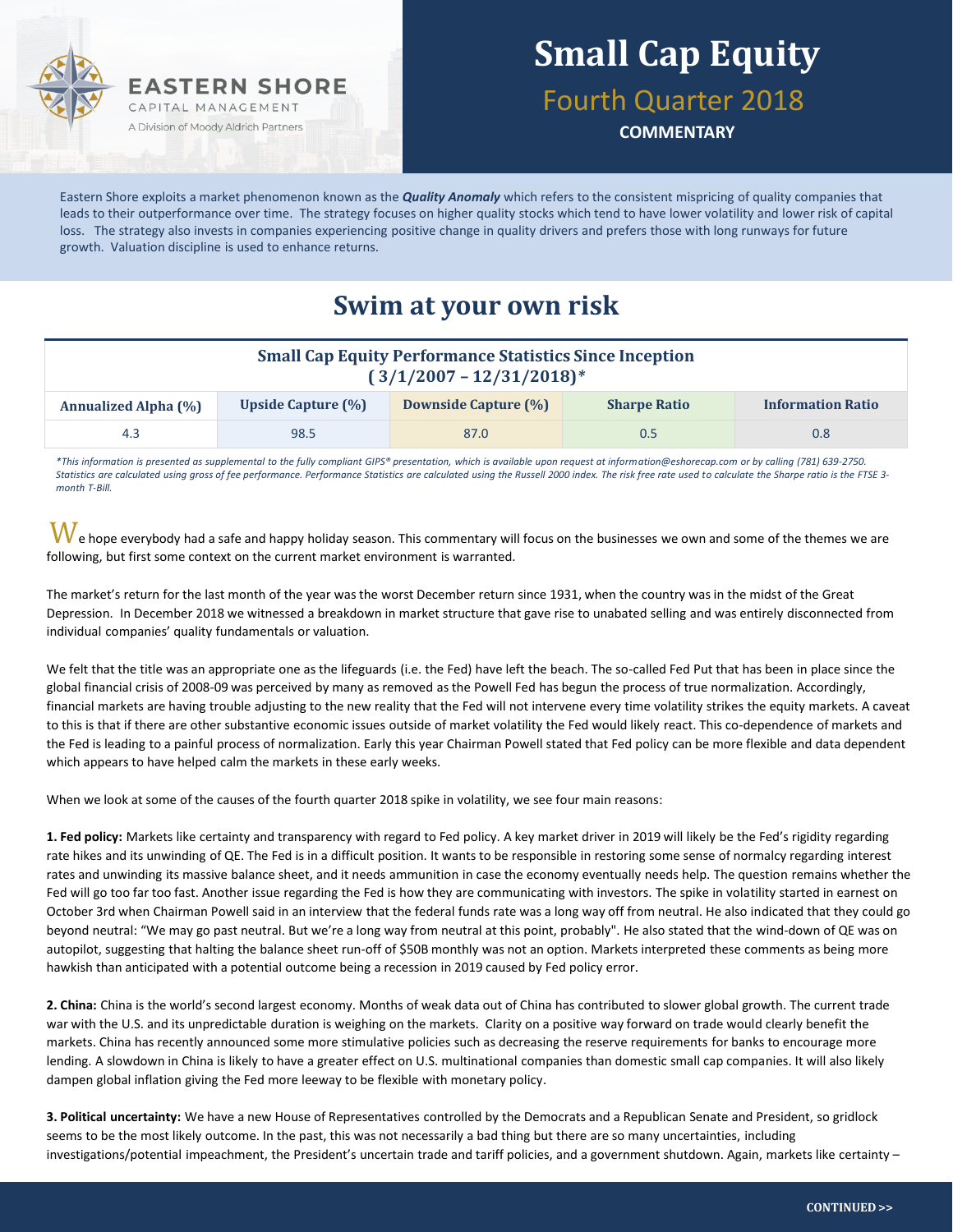

and we have anything but that today. The range of outcomes regarding foreign and economic policy is now very broad and the market has been signaling its discomfort.

**4**. **The Economy:** It is clear that the U.S. economy is slowing. This is not surprising; our expectation was for very robust growth in 2018 (in both GDP and earnings) as a result of the stimulative tax cuts and deregulation put in place by the Trump Administration, and a return to trend growth post-crisis of 1.5-2.5% GDP. Starting in October and then in December the market became very concerned about economic growth and began pricing in a recession in many sectors and industries, despite a lack of any significant evidence that one was imminent.

| Performance Summary (as of 12/31/2018) |           |               |                 |                   |                    |                                                            |
|----------------------------------------|-----------|---------------|-----------------|-------------------|--------------------|------------------------------------------------------------|
|                                        | Q42018(%) | 1 Year<br>(%) | 3 Year**<br>(%) | $5$ Year**<br>(%) | $10$ Year**<br>(%) | <b>Since</b><br><b>Inception</b><br>$(3/1/2007)$ **<br>(%) |
| <b>ESCM Small Cap Equity (Gross)</b>   | $-19.6$   | $-12.5$       | 8.3             | 5.9               | 13.9               | 10.0                                                       |
| <b>ESCM Small Cap Equity (Net)</b>     | $-19.7$   | $-12.9$       | 7.8             | 5.4               | 13.2               | 9.3                                                        |
| <b>Russell 2000</b>                    | $-20.2$   | $-11.0$       | 7.4             | 4.4               | 12.0               | 6.0                                                        |

*\*\*Performance periods greater than one year are annualized.*

#### **Fourth Quarter 2018 Results**

During the fourth quarter of 2018 the Eastern Shore Small Cap Equity strategy delivered a return of -19.6% (-19.7% net), outperforming the Russell 2000's return of -20.2%. For the year 2018 the strategy returned -12.5% gross of fees (-12.9% net), trailing the Russell 2000's return of -11.0%. Volatility picked up markedly starting in early October, spurred by Fed Chairman Powell's hawkish comments and continued trade rhetoric from the President. The market seems to be pricing in a recession despite scant evidence that we are approaching one. Quality stocks held up well in the third and early fourth quarter, but results were less strong in the deeply negative month of December as high quality businesses in industries deemed more cyclical declined with the rest of the market. Several of our holdings posted very solid third quarter results and have positive 2019 outlooks yet fell 15-20%. Macro influences and sentiment overwhelmed fundamentals and valuation during the final few weeks of 2018.

2018 was a tale of two environments. The first half of the year saw strong returns with low quality, growth and price momentum as the dominant factors driving returns. In late August – right around the top of the small cap market – we saw quality companies and those with stronger balance sheets start to outperform. This is the type of environment in which we generally perform well.

The strongest sector contributors to the Small Cap Equity strategy's relative performance during the 4<sup>th</sup> quarter were the Materials and Financial Services sectors. In each area top performers came from a range of industries and did not appear to be thematically linked. Outperforming holdings in Materials included semiconductor production materials firm Cabot Microelectronics (CCMP) and nutritional ingredient firm Balchem (BCPC). Strong performers in Financial Services included electronic payment solutions firm Euronet Worldwide (EEFT) and Maryland-based regional bank Eagle Bancorp (EGBN).

From an individual stock perspective the top positive contributor to our relative return was Dorman Products (DORM), which Russell categorizes as a Consumer Discretionary company. Dorman is a supplier of replacement parts to autos, light and heavy duty trucks. It competes with OEM parts and offers a high quality alternative at a lower price. The automotive aftermarket is a \$240B+ industry in the U.S. and Dorman has less than 1% share. Dorman is a very stable high quality company: it maintains a debt-free balance sheet and produces significant free cash flow annually. It is a defensive business and tends to hold up well even in weaker economic environments because a lot of repairs are non-discretionary. The average age of an auto in the U.S. exceeds 10 years so the firm has plenty of opportunity to grow.

Another strong performer was Amarin Corp. Plc (AMRN). Amarin is an Ireland-based biopharmaceutical company that focuses on the commercialization and development of therapeutics for cardiovascular health. During the quarter the company released positive trial results for one of its therapies, a cardiovascular therapy called REDUCE-IT. The addressable market for this therapy is extremely large, providing the company with a long runway for future growth.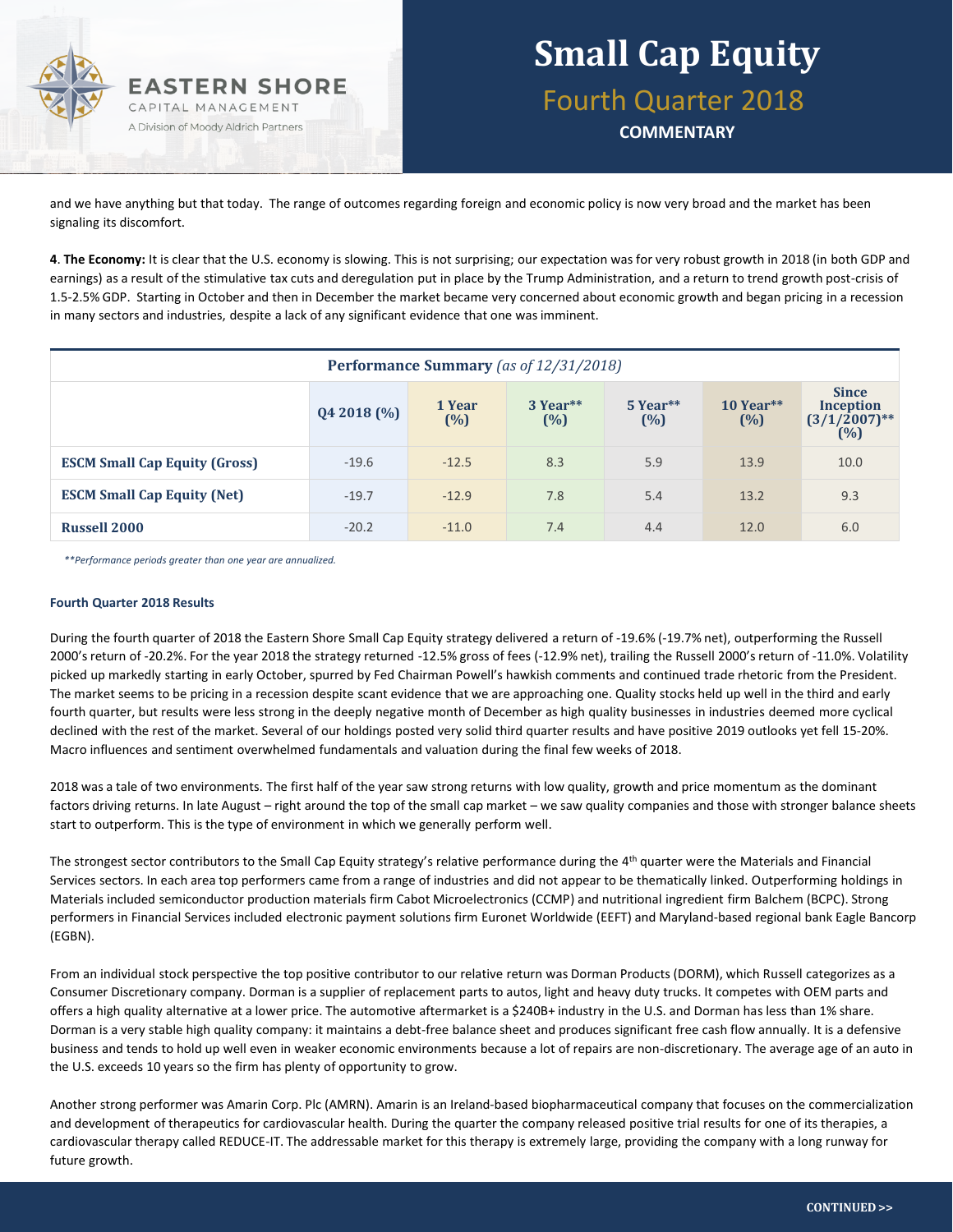

### **Small Cap Equity** Fourth Quarter 2018 **COMMENTARY**

Sector detractors for the quarter include Producer Durables and Utilities. Among Producer Durables holdings, commercial foodservice equipment manufacturers Welbilt (WBT) and Standex International (SXI) lagged other firms in the sector for company specific reasons, while Saia (SAIA) and other trucking firms declined due to increased labor costs and investor concerns regarding the economy.

Welbilt (WBT) was the strategy's largest detractor in the Producer Durables sector for the quarter as it missed earnings and issued tempered guidance as a result of some cost and execution issues. The firm operates in the commercial cooking space, where they are one of the three dominant market share leaders. The industry operates very rationally and has historically produced high profitability, margins and returns. It has also acted fairly defensively in economic downturns. Welbilt recently hired a new CEO who is very operationally focused and we have confidence that most of the company's issues are transitory and we should see more positive results going forward.

Within Utilities the strategy was underweight in regulated utilities as we don't find their fundamentals or valuations very attractive. Regulated utilities performed well in the quarter as a safety trade as investors searched for yield. The strategy's two telecommunications holdings, Vonage (VG) and 8x8 (EGHT), also detracted from the Utility sector's relative performance as these stocks tend to trade more in line with higher quality technology companies than with traditional utilities.

While the economy appears to be relatively stable for the foreseeable future, we are cognizant of the fact that this is the longest economic expansion in recent history. We are more likely in the mid to late cycle in many industries. Given this reality we are trying to identify high quality businesses that are less susceptible to downturns in the economy and less vulnerable in the event of a sudden spike in interest rates. These businesses form the ballast of our portfolio and tend to outperform in a slowing economy. While this has been a long expansion, it has been relatively slower than past economic recoveries, so it could persist for longer than many have forecast.

| $Q4$ Top 5 Contributors <sup>†</sup>   |      | <b>Q4 Top 5 Detractors</b> <sup>†</sup> |                                   |      |                                        |
|----------------------------------------|------|-----------------------------------------|-----------------------------------|------|----------------------------------------|
| <b>Security</b>                        | (%)  | <b>Avg. Weight Contribution</b><br>(%)  | <b>Security</b>                   | (%)  | <b>Avg. Weight Contribution</b><br>(%) |
| Dorman Products Inc (DORM)             | 1.21 | 0.22                                    | Ligand Pharmaceuticals Inc (LGND) | 1.33 | $-0.87$                                |
| Armarin Corp. Plc Sponsored ADR (ARMN) | 0.14 | 0.12                                    | Oasis Petroleum Inc (OAS)         | 0.85 | $-0.73$                                |
| Inter Parfums Inc (IPAR)               | 1.69 | 0.10                                    | Callon Petroleum Company (CPE)    | 1.03 | $-0.59$                                |
| Medpace Holdings, Inc. (MEDP)          | 0.19 | 0.06                                    | Avanos Medical Inc (AVNS)         | 1.40 | $-0.55$                                |
| Trex Company Inc (TREX)                | 0.08 | 0.01                                    | Teladoc Health Inc (TDOC)         | 1.15 | $-0.53$                                |

#### **Outlook**

Based on the U.S. and global economic data we track we don't expect the U.S. economy to go into a recession in 2019. The global economy is slowing and the U.S. is slowing back to a trend in GDP growth that will look more like the 2012-2017 period of 1.5-2.5% GDP growth. The December ISM manufacturing and nonmanufacturing numbers were down from November but still indicated expansion. Labor statistics are very solid, and inflation is relatively benign given the strong economy and labor situation.

Earnings growth is slowing as well, which is only natural given the 20+% growth we saw in 2018. Current consensus earnings growth in early January for small, mid & large cap stocks are presented on the following table:

| <b>Projected Earnings Growth Jan 2019</b> |       |       |       |  |  |
|-------------------------------------------|-------|-------|-------|--|--|
|                                           | 2018  | 2019  | 2020  |  |  |
| Large - S&P 500                           | 22.7% | 7.2%  | 11.1% |  |  |
| $Mid - S&P 400$                           | 21.6% | 9.4%  | 11.2% |  |  |
| <b>Small - S&amp;P 400</b>                | 22.6% | 14.6% | 15.5% |  |  |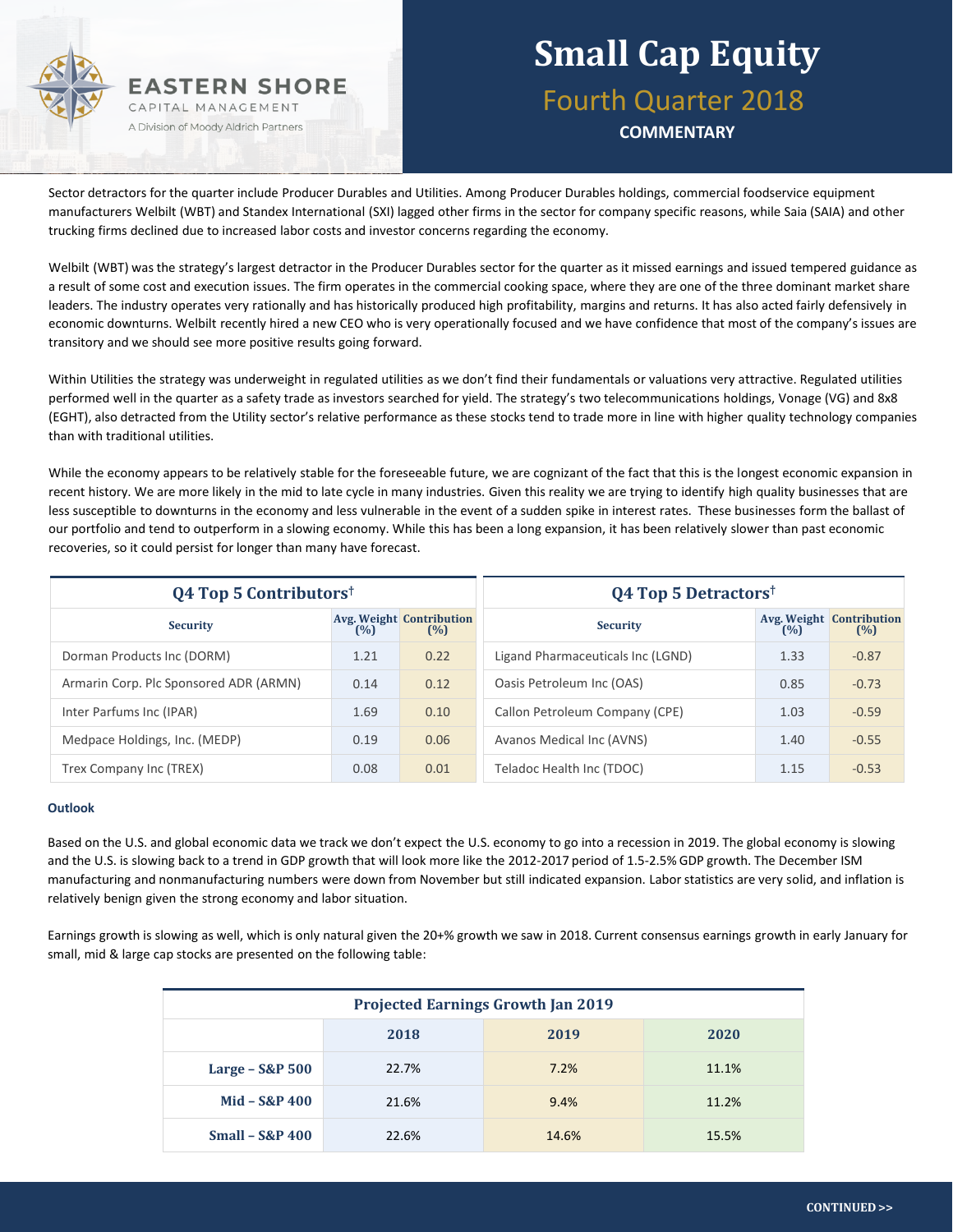

## **Small Cap Equity** Fourth Quarter 2018

**COMMENTARY**

Analysts tend to be optimistic going into the new year, so we interpret these estimates with a grain of salt. Even so, if we discount the earnings growth figures above by 20-30% we still see small cap companies growing earnings in the high single digits. Given that valuations have contracted significantly since the summer we still see a path to positive returns in 2019 for small cap stocks.

Below are some potentially positive performance drivers for the market in 2019:

**The U.S. Consumer:** The consumer, which comprises close to 70% of the U.S. economy, is in good shape. The December jobs report was stellar: wage growth was up 0.4% for the month and up 3.2% year-over-year. The participation rate increased, causing the unemployment rate to rise thanks to the inflow of additional workers into the workforce. That is very encouraging as having more people come back into the workforce will ease the country's labor shortage and likely temper wage inflation. This is important as it will help contain inflation overall, perhaps prompting the Fed to be less aggressive with rate increases. We will see tax refunds coming to consumers in the first half of the year and gas prices have declined significantly from last year. Consumer confidence, while down from recent highs, is still very positive. Interest rates have also come down since the fall, leading to lower mortgage rates which could help the stalled housing market. This is a powerful combination that should lead to a decent consumer spending environment in 2019.

**The Fed:** Given recent comments by Chairman Powell and several Fed Governors regarding flexibility with both rate increases and unwinding QE, we feel it is much less likely that a Fed policy error will cause a recession. Interest rates may stay accommodative for longer. As the global economy slows we see inflation fairly contained as well, giving the Fed more opportunity to be patient regarding interest rates.

**Tax cuts and deregulation:** Tax cuts and deregulation are structural, not a one-time boost to earnings. As it stands today, the benefits from these will accrue every quarter and year until there are changes through legislative action. Many investors dismiss these as a one-time benefit with no additional value.

While there are many reasons to be positive on the economy and stocks in the new year, there are several risks that we are tracking that could change our thesis materially:

- **1. Trade:** A prolonged trade war with China and other countries could negatively affect the U.S. economy as well as consumer and business confidence. This could lead both businesses and consumers to become more cautious and stop spending. This breakdown in confidence could push the U.S. into a recession.
- **2. Fed policy error:** The Fed is often the main factor in recessions as it implements restrictive monetary policy to slow the economy and kill inflation. While inflation has picked up, it is not currently problematic by any measure. We believe that the Fed has been responsible in raising rates to begin the process of normalization. The question remains as to whether rates are at the right level to contain inflation and asset bubbles without harming the economy. Given the message that Powell and other Fed Governors communicated in early January, the risk of a Fed policy error seems greatly diminished from December.
- **3. Politics:** Political risk remains significant both domestically and globally. In the U.S. investors are always a Presidential tweet away from temporary chaos. The U.S. now has a divided government, complicating the task of making constructive changes over the next couple of years. On the global front there are many issues that could cause disruptions. Such uncertainty often makes markets uneasy and therefore prone to volatility.
- **4. The Global Economy:** It is clear to us that the global economy is slowing. Some of this is being caused by global uncertainty regarding trade and tariffs, Brexit, and other country specific factors. We don't see a global recession forming, just slower growth than we have seen in the past few years. Obviously as we mentioned previously China is a major factor: the Chinese economy is slowing and commodityrelated companies such as steel, coal, copper and crude oil would be areas of caution. Trade issues with the U.S. are also weighing on the Chinese economy and sentiment. We anticipate that weakness in China will exert greater influence on larger multinational companies than domestic small caps.

#### **Positioning**

During the quarter we made some adjustments to the portfolio in light of the changed opportunity set. We decreased our overall Health Care weighting, mainly in pharmaceuticals and biotech. We exited some positions after they performed well and reached our fair value range. We sold a few others that